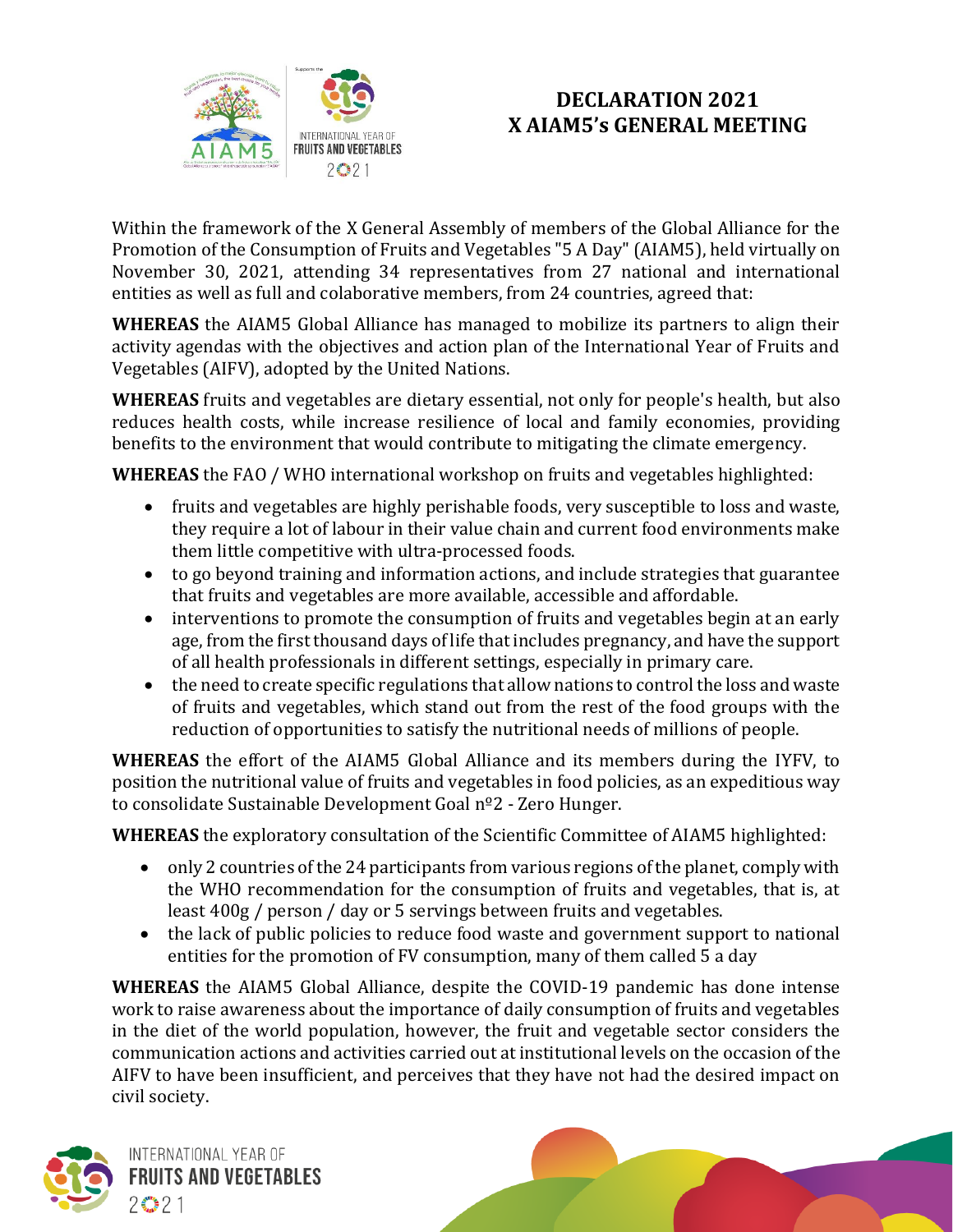

### **DECLARE THAT**

- **1. The moment is now! The fruit and vegetable sector, civil society, academia and governments have a key role in creating and consolidating healthier and more sustainable food systems, where fruits and vegetables are available, accessible and affordable for all, leaving no one behind.**
- **2. The stimulus the IYFV has provided in 2021 must be maintained and the actions that stimulate and lead towards positioning fruits and vegetables in the nutrition of the world population must continue.**
- **3. The Global Alliance for the Promotion of Fruits and Vegetables the Consumption "5 A Day" (AIAM5), calls on governments to consolidate the World Fruits and Vegetables Day launched by the Alliance as a way to maintain the momentum of the IYFV. AIAM5 is committed to continuing the support to all its members to consolidate the objectives of IYFV, beyond 2021.**
- **4. It is essential that food-based dietary guidelines include clear messages about fruits and vegetables, with an emphasis on sensory variety, the cultural, gastronomic and environmental relevance of indigenous varieties, proper management to reduce losses and waste, and the keys to sustainable consumption that reinforces the food literacy of the world population.**
- **5. Governments must be more proactive in protecting a sector as vulnerable as that of fruits and vegetables, on which the livelihood of millions of families in rural areas pivots, promoting a non-legally binding code of conduct for healthy and sustainable food systems that include adequate consumption of fruits and vegetables.**

#### **IN WITNESS WHEREOF, THE DUE REPRESENTATIVES OF THE MEMBERS OF AIAM5 ATTENDING THE GENERAL MEETING SUPPORT THE DECLARATION**

- Adriana Senior, Corporación Colombia Internacional 5 al día Colombia.
- Bruna Pitasi Arguelhes, Instituto Nacional de Cáncer. Ministério da Saúde, Brazil
- Carlos Otrino, Federación Nacional de Operadores de Mercados Frutihortícolas (FENAOMFRA), Argentina.
- Cecilia Gamboa, Red 5 al día. Ministerio de Salud, Costa Rica
- Claire Chambrier, Agency for Research and Information on Fruit and Vegetables (APRIFEL), France
- Elin Windfäl, LRF Trädgard Federation of Swedish Frames/Horticulture, Sweden
- Floria Paris, Fundación 5xDía, A.C. México.
- Gabriela Fretes, 5 al día Paraguay.

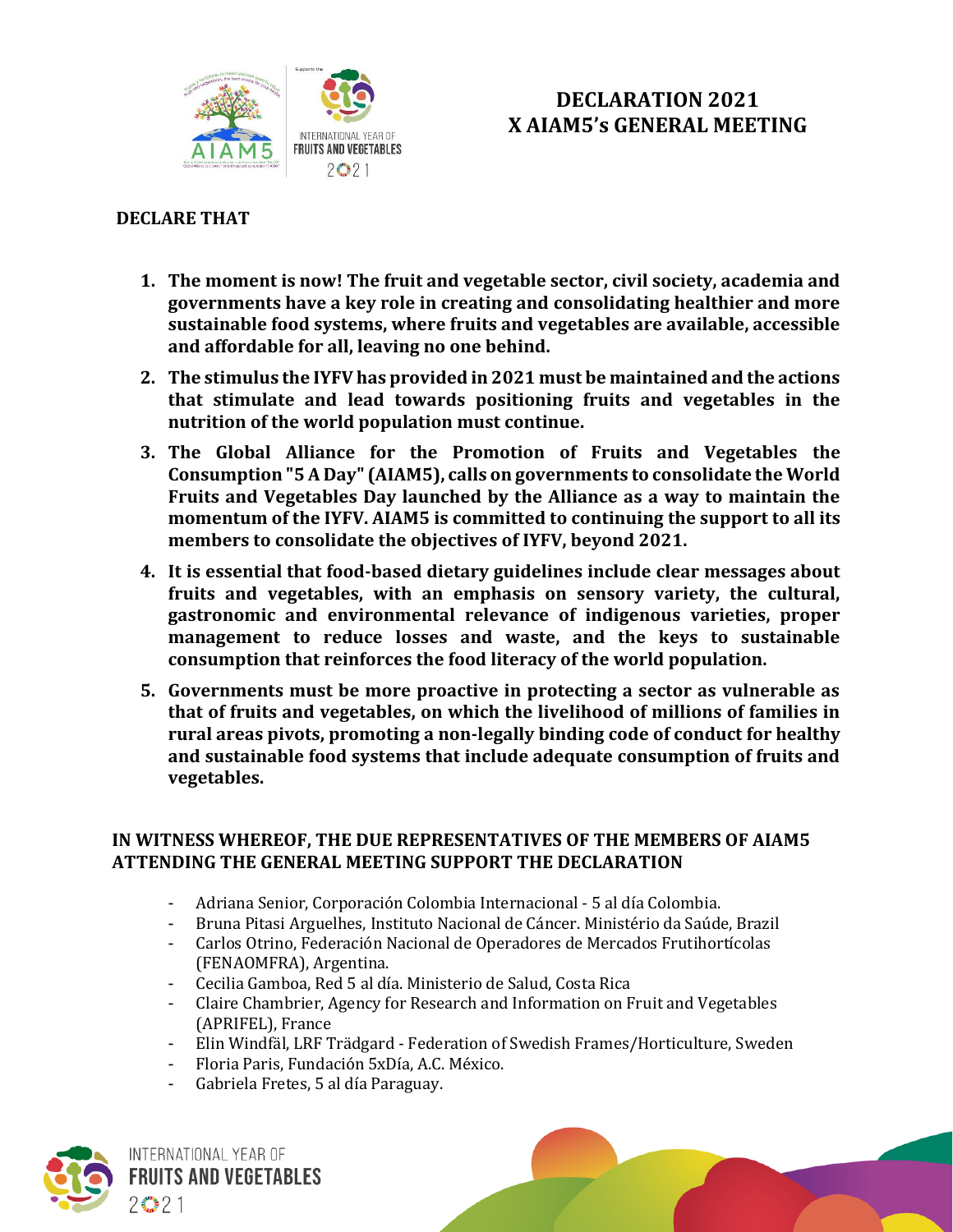

- Guadalupe Valdez, Cipros. Centro de Investigación y Promoción Social. Programa 5 al día República Dominicana.
- Guttorm Rebnes, Norwegian Fruit and Vegetable Marketing Board. 5 om dagen Norway
- Helmut Oberritter, 5 am Tag e.V. Germany
- Isabel Zacarías, Corporación 5 al día Chile
- Joana Neves, Associação 5 ao Dia, Portugal
- Katie Calligaro, Produce for Better Health Foundation. Have a plant. Fruits & Veggies for Better Health, EE. UU
- Krysty Meza, Zoraida Arco, Instituto de Investigación en Nutrición. 5 al día Perú
- UNAPROA Unione nazionale tra le Organizzazioni di produttori Ortofrutticoli Agrumari e di Frutta in Guscio - 5 colori del benessere - Italy
- Manuel Moñino, AIAM5-Global Alliance to promote fruit and vegetables consumption "5 a day" coordinator, proxy representative of Asociación para la Promoción del Consumo de Frutas y Hortalizas "5 al día" España.
- María Caballero, FruitVegetablesEUROPE (EUCOFEL)
- Maria Soledad Tapia y Pablo Hernández, Fundación 5 al día Venezuela
- Mariano Winograd, 5 al día Argentina
- Marta Chavez, Victoria Figueroa, Bridge of Peace Inc. Programa 5 al día Honduras
- Pauline Panegos, Assembly of European Fruit, Vegetable and Horticultural Regions (AREFLH)
- Barbara Groele, Pawel Harycki, Polish Association of Juice Producers (KUPS), 5 a day Poland
- Peter Kelemen, FruitVeg. Magyar Zöldség-Gyümölcs Szakmaközi Szervezet és Terméktanács. 5 a day Hungary
- Sergio Carballo, Movimiento Agro, Educación & Salud (MAES) A.C. 5 al día Uruguay
- Sue Lewis, Canadian Produce Marketing Association CPMA Half your Plate Canada
- Yeneisy Lanyau, Centro de Nutrición e Higiene de los Alimentos, Instituto Nacional de Higiene, Epidemiología y Microbiología, Cuba

#### **Others AIAM5 members who could not attend the Assembly and who also support the declaration**

- Manolo Mazariegos; Instituto de la Nutrición de Centroamérica y Panamá INCAP, Guatemala
- Jyrki Jalkanen; Finnish Glasshouse Growers´ Association
- Paula Dudley; 5+ A Day Charitable Trust New Zealand
- World Union of Wholesale Markets (WUWM)

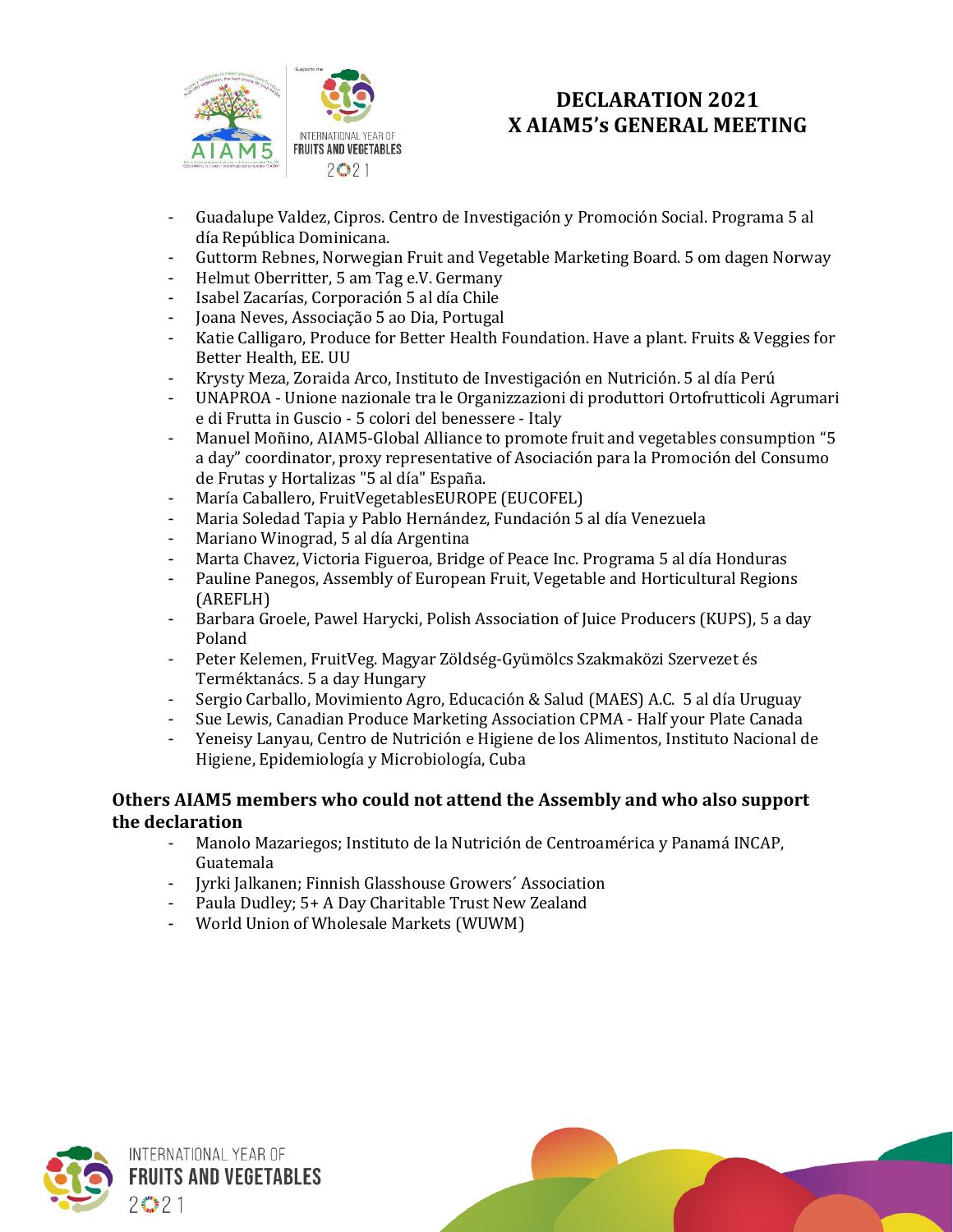

Con motivo de la celebración de la X Asamblea General de miembros de la Alianza Global de Promoción al Consumo De Frutas Y Hortalizas «5 Al Día» (AIAM5), realizada el 30 de noviembre de 2021, de manera virtual, se contó con la asistencia de 34 representantes de 27 entidades nacionales e internacionales entre socios de pleno derecho y colaboradores, de 24 países, acordaron que:

#### **Considerando que:**

- La Alianza Global AIAM5 ha logrado movilizar a sus socios para que alinean sus agendas de actividades con los objetivos y plan de acción del Año Internacional de las Frutas y Verduras (AIFV), promulgado por la Organización de las Naciones Unidas.
- Las frutas y las verduras son alimentos esenciales, no solo para la salud de las personas, sino que reduce los costos sanitarios, a la vez que incrementan la resiliencia de las economías locales y familiares, y aportan beneficios al medio ambiente que contribuiría a la mitigación de la emergencia climática.
- El taller internacional de FAO/OMS sobre frutas y verduras destacó que:
	- o Las frutas y verduras son alimentos altamente perecederos y muy susceptibles a las pérdidas y desperdicio, requieren de mucha mano de obra en su cadena de valor y los entornos alimentarios actuales, las hacen poco competitivas con los alimentos altamente procesados.
	- o Es necesario ir más allá de las acciones de formación e información, e incluir estrategias que garanticen que las frutas y verduras estén disponible y sean más accesibles y asequibles.
	- o Las intervenciones de promoción del consumo de frutas y verduras comiencen a edades tempranas, desde los primeros mil días de vida que incluyen el embarazo, y contar con el apoyo de todos los profesionales de la salud en diferentes entornos, en especial en la atención primaria.
	- o Es necesario crear regulaciones específicas que permitan a las naciones controlar las pérdidas y desperdicio de frutas y verduras, que destacan sobre el resto de grupos de alimentos con el menoscabo de oportunidades para satisfacer las necesidades nutricionales de millones de personas.
- El esfuerzo de la Alianza Global AIAM5 y sus miembros durante el AIFV, para posicionar el enorme valor nutricional de frutas y verduras en las políticas nutricionales, como vía expedita para la consolidación del Objetivo de Desarrollo Sustentable 2 - Hambre Cero.
- Tal y como pone de relieve la consulta exploratoria del Comité Científico de AIAM5, sólo 2 países de los 24 participantes de varias regiones del planeta, cumplen con la recomendación de la OMS para el consumo de frutas y verduras, es decir, al menos 400g/persona/día o 5 raciones entre frutas y verduras. Además, se destaca la falta de apoyo gubernamental a las entidades nacionales de promoción de su consumo,